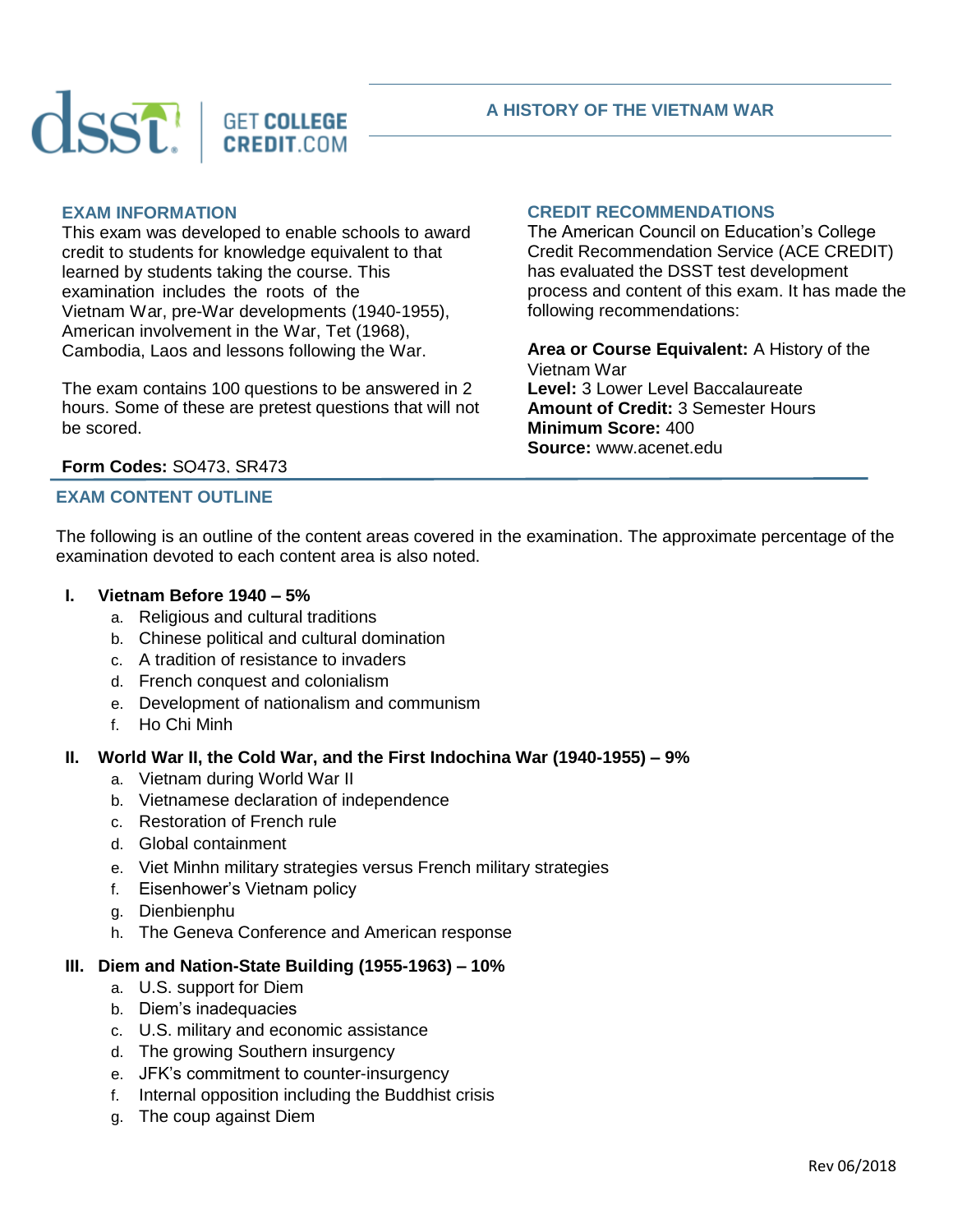## **IV. L.B. Johnson Americanizes the War (1964-1965) – 10%**

- a. Political instability in Vietnam
- b. Introduction of the North Vietnamese Army
- c. The Tonkin Gulf Incident and Resolution
- d. The role of Vietnam in the 1964 Presidential Campaign
- e. U.S. air campaign over Vietnam: Flaming Dart to Rolling Thunder
- f. Introduction of U.S. combat troops (March through April 1965)
- g. Increase in U.S. combat commitment (July 1965)

## **V. America Takes Charge (1965-1967) – 10%**

- a. Westmoreland's strategy of attrition
- b. Measures of success
- c. The continuing air war
- d. The impact of the war on Vietnamese society
- e. Stabilization of the Saigon regime
- f. America's army in Vietnam
- g. War without fronts: the combat experience
- h. Search and destroy la Drang Valley

## **VI. Home Front USA (1963-1967)– 8%**

- a. The Great Society: guns vs. butter
- b. The credibility gap
- c. Congressional dissent
- d. Television and the press
- e. The civil rights movement
- f. The genesis of the new Left
- g. The draft and draft resistance

# **VII. Tet (1968) – 9%**

- a. Vietnamese planning for the Tet offensive
- b. Communist objectives
- c. The Tet offensive
- d. Reactions in U.S. and Saigon
- e. LBJ decides not to run
- f. Bombing halt and beginning of peace talks
- g. The 1968 election

# **VIII.Vietnamizing the War (1969-1973) – 10%**

- a. Nixon, Kissinger, and Vietnamization
- b. Justifications for Vietnamization (troop withdrawal)
- c. Pacification and the Phoenix program
- d. My Lai and the deterioration of the U.S. military
- e. Secret negotiations (1969-1971)
- f. The 1972 Spring offensive
- g. The October agreement
- h. The Christmas bombing
- i. Triangular diplomacy: the U.S., the Soviet Union, and China
- j. Paris Peace Accords (1973)

# **IX. The War at Home (1968- 1972)– 8%**

- a. Campus unrest
- b. Peace activists and moratoria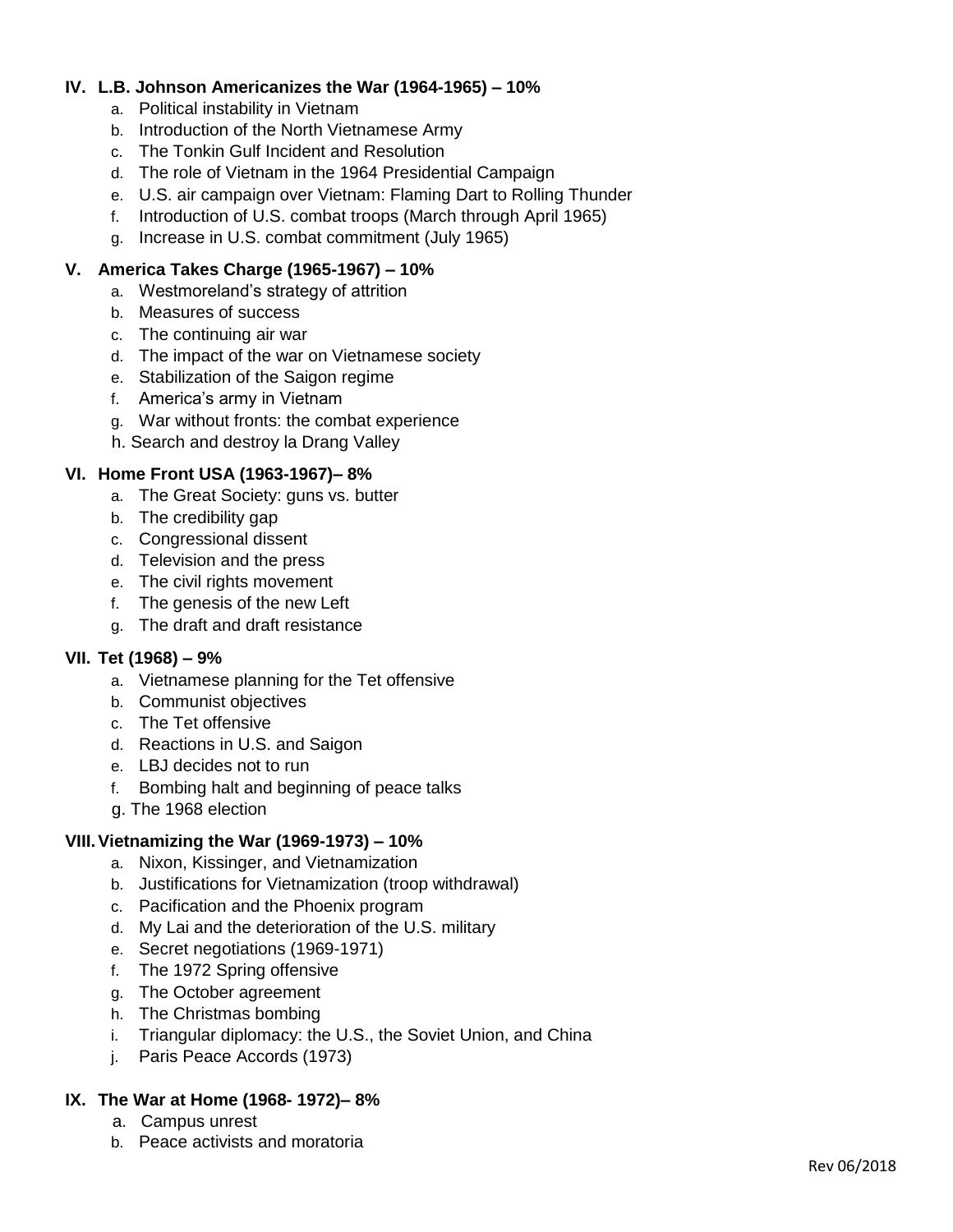- c. The Miami and Chicago conventions
- d. The counterculture, antiwar movement, and silent majority
- e. The Pentagon Papers

#### **X. Cambodia and Laos – 8%**

- a. The Geneva Accords (1954)
- b. JFK and Laotian neutrality (1962)
- c. Ho Chi Minh Trail
- d. The secret war in Laos
- e. Sihanouk and Cambodia's neutrality
- f. Lon Nol and the U.S. incursion
- g. The secret bombing of Laos and Cambodia
- h. The Khmer Rouge and the fall of Phnom Penh (1975)
- i. The communist victory in Laos

## **XI. "A Decent Interval" – 8%**

- a. The cease-fire violations
- b. Watergate and Nixon's resignation
- c. Congressional passage of the War Powers Act
- d. The Great Spring Offensive
- e. The fall of Saigon

#### **XII. U.S. Legacies and Lessons – 5%**

- a. Impact of the war on Vietnam
- b. The impact of the Vietnam Syndrome on American foreign policy
- c. The experience of returning vets
- d. Economic consequences
- e. The impact on the U.S. military
- f. The impact on the media
- g. POWs and MIAs
- h. Collective national amnesia

#### **REFERENCES**

Below is a list of reference publications that were either used as a reference to create the exam, or were used as textbooks in college courses of the same or similar title at the time the test was developed. You may reference either the current edition of these titles or textbooks currently used at a local college or university for the same class title. It is recommended that you reference more than one textbook on the topics outlined in this fact sheet.

You should begin by checking textbook content against the content outline provided before selecting textbooks that cover the test content from which to study.

Sources for study material are suggested but not limited to the following:

- 1. Frankum, Ronald B., Jr. (2011). *Historical Dictionary of the War in Vietnam.* Toronto: Scarecrow Press. Revised edition.
- 2. Goldfield, David (2017). *The American Journey: A History of the United States*. New York: Pearson. Combined Volume 8th edition.
- 3. Herring, George (2013). America's Longest War. McGraw-Hill. 9<sup>th</sup> edition.
- 4. Karnow, Stanley (1997). *Vietnam: A History*. New York: Viking Press.
- 5. Lawrence, Mark Atwood (2010). *The Vietnam War*. USA: Oxford University Press.
- 6. Sheehan, Neil (1989). *A Bright Shining Lie: John Paul Vann and America in Vietnam.* New York: Vintage.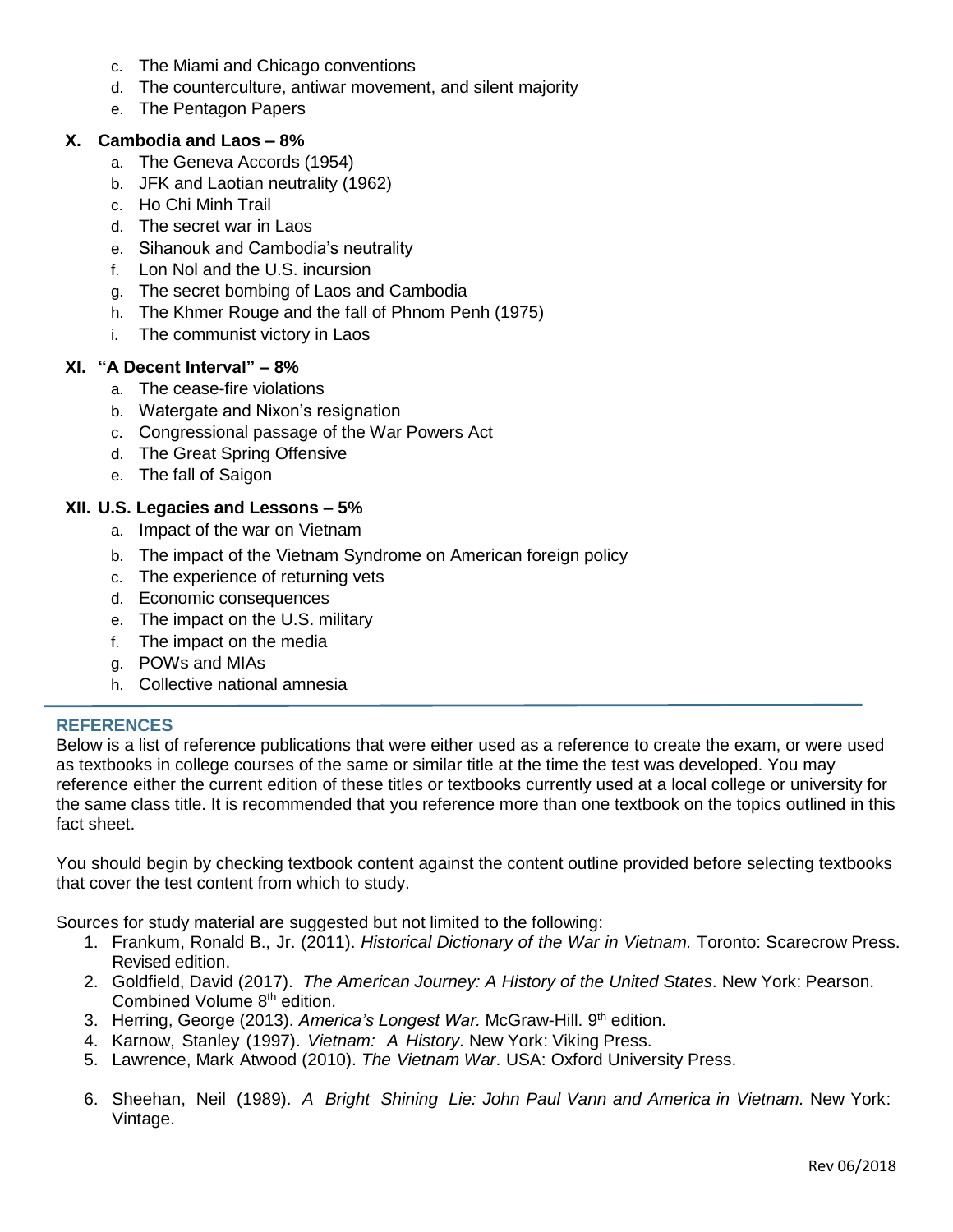7. Tucker, Spencer C. (ed).(2011). *Encyclopedia of the Vietnam War: A Political, Social, and Military History*. Oxford University Press.

#### **SAMPLE QUESTIONS**

All test questions are in a multiple-choice format, with one correct answer and three incorrect options. The following are samples of the types of questions that may appear on the exam.

1. In early 1964, which of the following best describes the Vietnamese Communists' position in South Vietnam?

- a. They were weakened by the strategic hamlet program.
- b. They were stronger in the cities than the South Vietnamese.
- c. They controlled approximately 40% of the countryside.
- d. Their military successes outweighed their political successes.
- 2. For which of the following reasons did Ho Chi Minh, a confirmed Communist, seek United States support in 1945?
	- a. He did not trust the Soviet Union.

b. He was a pragmatist, principally preoccupied with Vietnam's salvation, and he would accept help where he could get it.

c. He knew that he would be turned down by the Americans, and then he could appeal more convincingly to the Soviets.

d. He had no hope of United States aid, but others in his administration urged him to appeal to the Americans.

- 3. When the United States took charge of the war, a major impact on Vietnamese society was a dramatic
	- a. reduction in religious intolerance
	- b. expansion of political democracy
	- c. influx of money and technology
	- d. improvement in education
- 4. "Credibility gap" was the phrase used to identify the
	- a. victory claims of the Vietnamese Communists
	- b. propaganda of the Vietnamese Communists
	- c. distance between events and official United States statements
	- d. disagreements between the United States and its allies over United States policy in Vietnam
- 5. What was the immediate reaction of President Johnson's military and civilian advisors to the outcome of the Tet offensive?

I.They were divided over what course of action to follow.

- II. They presented a united front in support of the President's policies.
- III. They were unanimous in recommending the start of negotiations with the Communists.
- IV. They urged the President to commit more troops to Vietnam.
	- a. I and IV only
	- b. II and III only
	- c. III and IV only
	- d. II, III and IV only
- 6. Which of the following was one of the important reasons why the United States military effort in South Vietnam was unsuccessful?

a. The United States attempted to fight a conventional war against a guerrilla force that avoided large battles.

b. The United States measures only attracted the support of the peasant masses and failed to gain the support of the local elites.